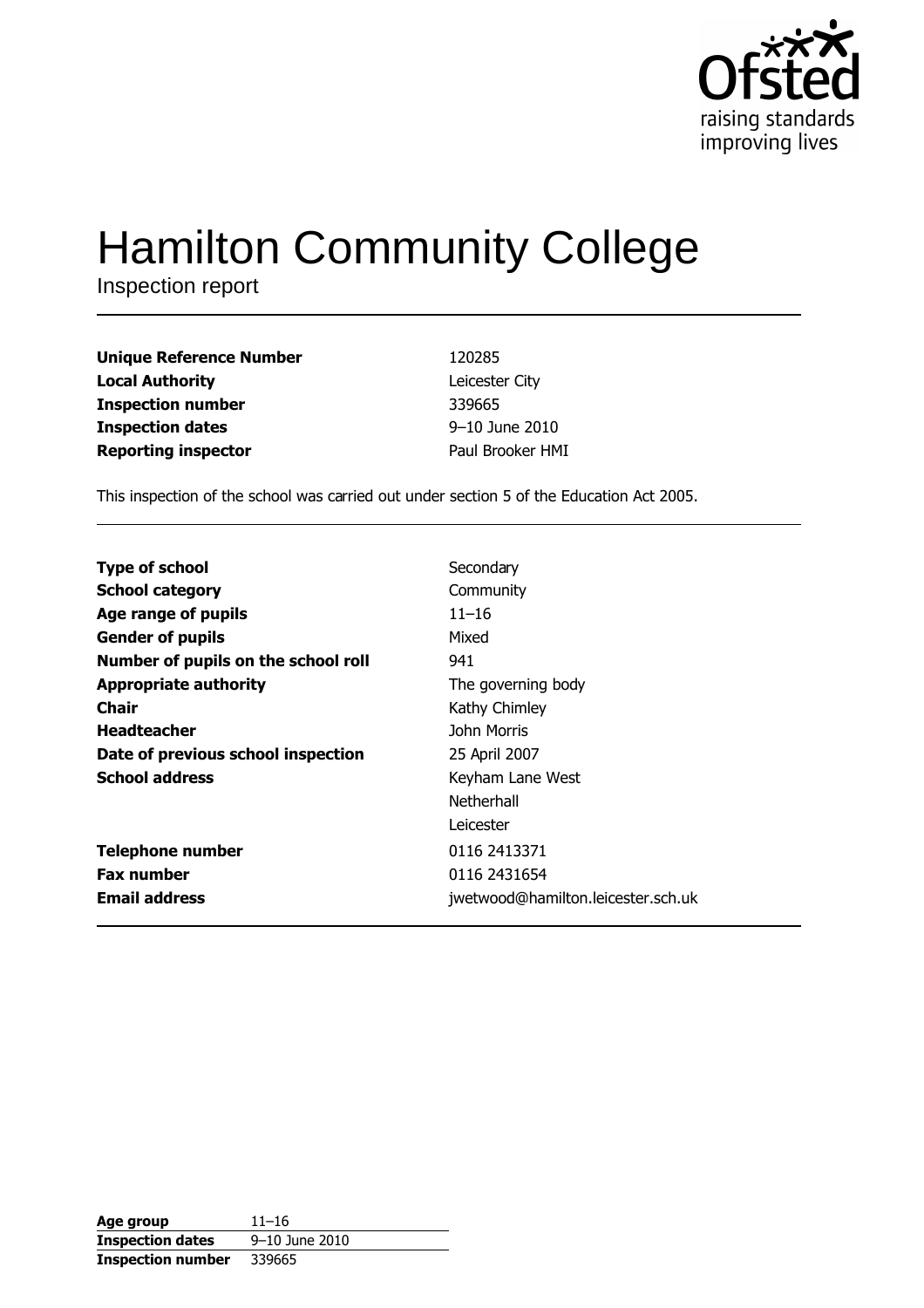The Office for Standards in Education, Children's Services and Skills (Ofsted) regulates and inspects to achieve excellence in the care of children and young people, and in education and skills for learners of all ages. It regulates and inspects childcare and children's social care, and inspects the Children and Family Court Advisory Support Service (Cafcass), schools, colleges, initial teacher training, work-based learning and skills training, adult and community learning, and education and training in prisons and other secure establishments. It rates council children's services, and inspects services for looked after children, safequarding and child protection.

Further copies of this report are obtainable from the school. Under the Education Act 2005, the school must provide a copy of this report free of charge to certain categories of people. A charge not exceeding the full cost of reproduction may be made for any other copies supplied.

If you would like a copy of this document in a different format, such as large print or Braille, please telephone 08456 404045, or email enquiries@ofsted.gov.uk.

You may copy all or parts of this document for non-commercial educational purposes, as long as you give details of the source and date of publication and do not alter the documentation in any way.

Royal Exchange Buildings St Ann's Square Manchester M2 7LA T: 08456 404045 Textphone: 0161 618 8524 E: enquiries@ofsted.gov.uk W: www.ofsted.gov.uk © Crown copyright 2010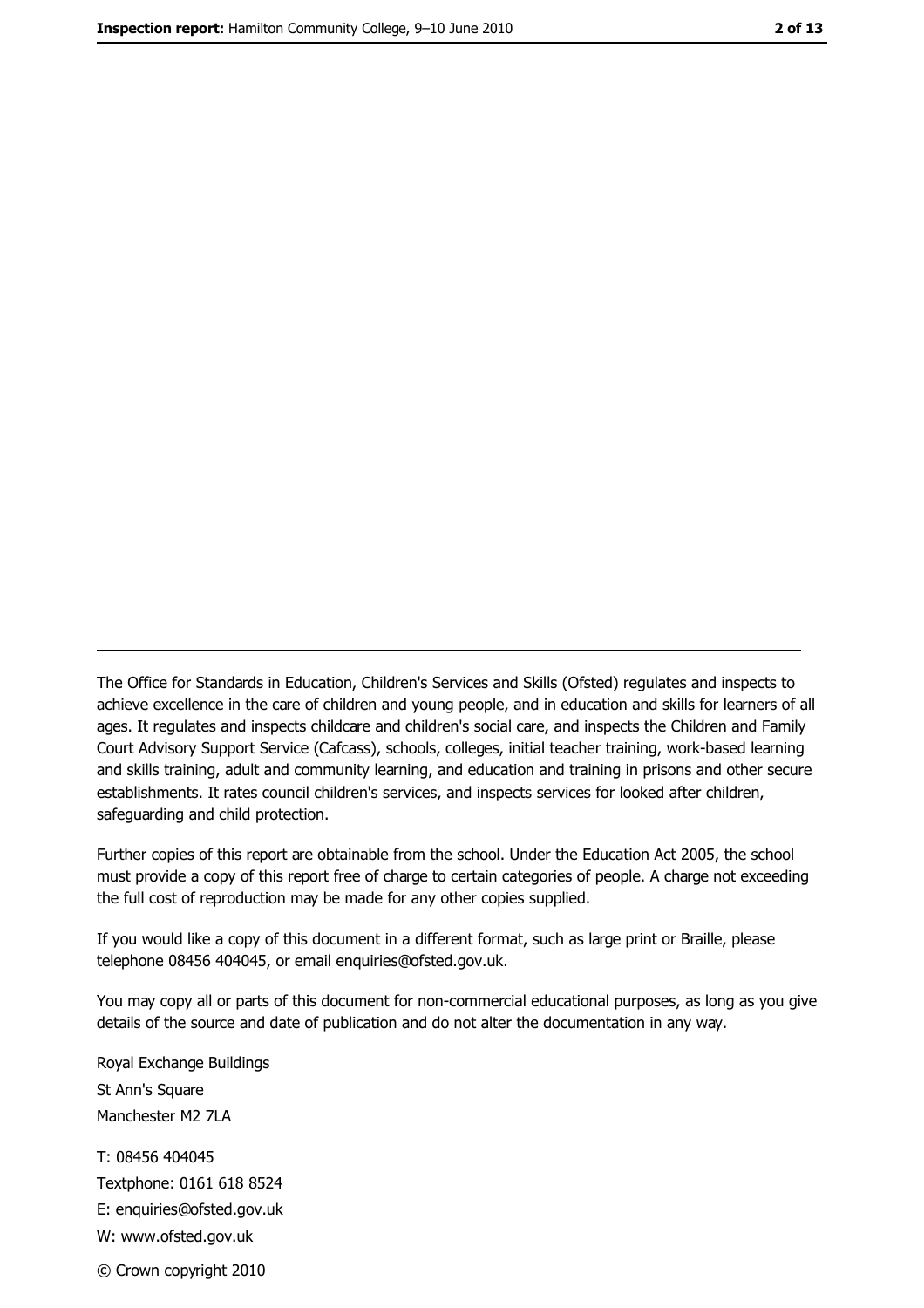# **Introduction**

This inspection was carried out by two of Her Majesty's Inspectors and three additional inspectors. In total, observations were made of 42 different teachers across the college, some of which were undertaken jointly with senior leaders. The inspectors observed the college's work, and looked at the documentation relating to the safeguarding of students, the progress students are making in their learning, the college's improvement plans and evaluations of its impact. Inspectors analysed 90 parental questionnaire responses and questionnaires returned by some staff and a sample of over 200 students. Meetings were held with nominated staff, a representative from the local authority, the Chair of the Governing Body and groups of students.

The inspection team reviewed many aspects of the school's work. It looked in detail at the following:

- the impact of the college's work on raising standards and closing the gap in  $\blacksquare$ attainment against national figures, particularly in English and mathematics
- the quality of students' learning and their progress over time  $\blacksquare$
- the effectiveness of teaching and curriculum provision in meeting the diverse needs  $\blacksquare$ of students
- the impact of the college's work on improving attendance.  $\blacksquare$

# Information about the school

Hamilton Community College serves a suburban area that experiences comparatively high levels of social mobility and socio-economic disadvantage and where adults have had comparatively low levels of participation in further or higher education. Almost a third of its students are from minority ethnic backgrounds; one in four students does not speak English as their first language. The college faces significant challenges, particularly in regard to high levels of turbulence. Each year more than 100 students join the college at times other than the start of the year; many of these students come from abroad with little or no English. The proportion of students with special educational needs and/or disabilities is much higher than average. The percentage of students known to be eligible for free school meals is almost twice the national figure. There are 10 looked after children on the college roll. The college has had specialist technology status since 2002, and is the hub school for extended services in the locality.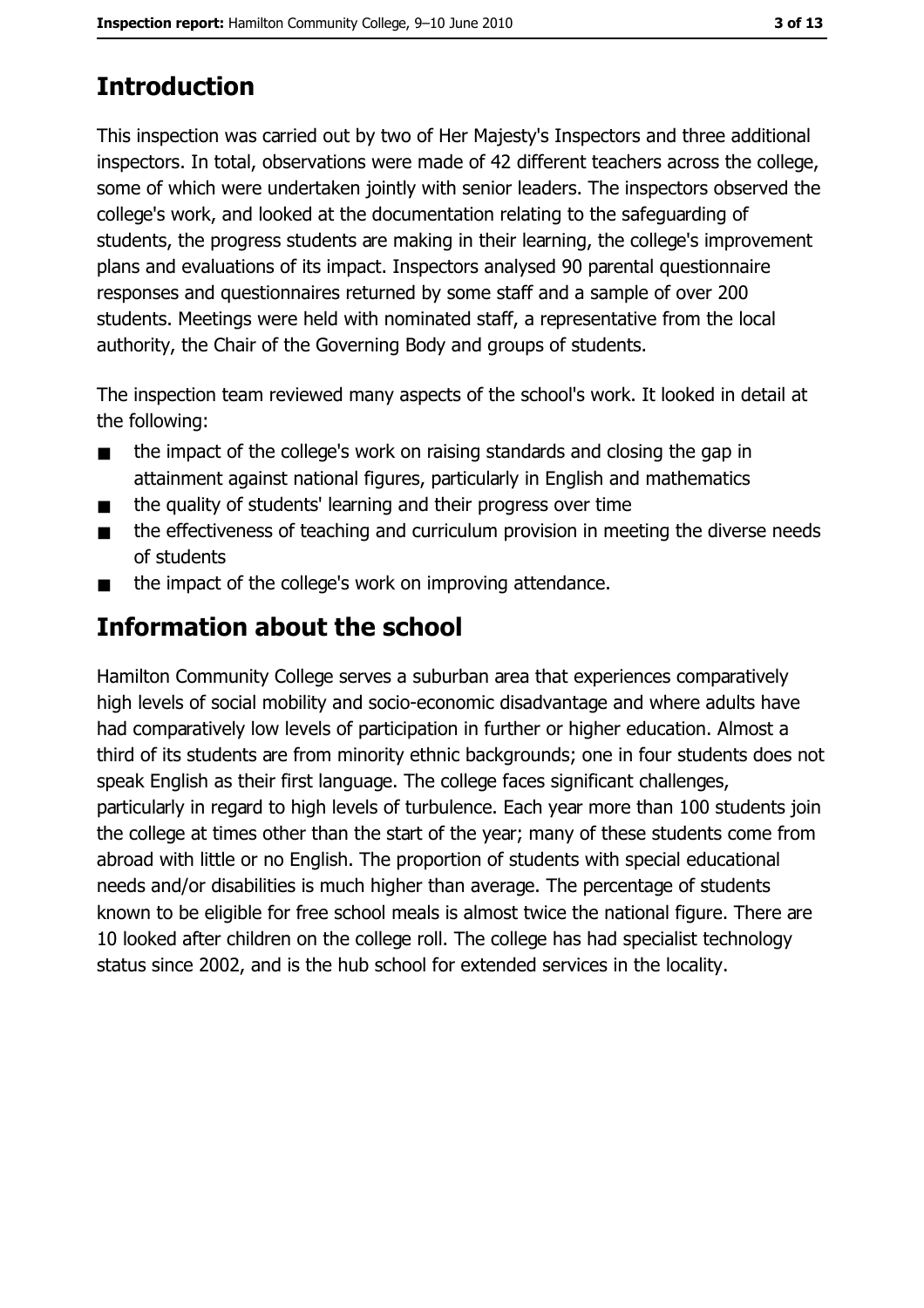## **Inspection judgements**

## Overall effectiveness: how good is the school?

#### The school's capacity for sustained improvement

#### **Main findings**

The college provides a good education for its students and has some outstanding elements in its provision. Its excellent leadership has engineered remarkable progress since the last inspection and demonstrates outstanding capacity for further improvement. The most obvious improvement has been in raising standards, but much has also been achieved in strengthening every aspect of the college's provision so that all other outcomes for students have also improved. The college has achieved record results year-on-year for the last three years; these far exceed its targets, including its specialist targets, and close the gap on national figures. The unswerving leadership of the outstanding Principal, ably supported by a strong team of senior and middle leaders, has guided the college's development. The improvements have been driven by a combination of hard work from all staff and a relentless focus on strengthening the quality of teaching and learning, aligned with excellent support for specific groups of students. Ambition is genuinely embedded in every classroom. Self-evaluation is rigorous and quides effectively the college's development planning.

Students make good progress, often from very low starting points to reach standards at the end of Year 11 that are broadly in line with age-related expectations, even though results in English and mathematics are slightly lower than average. Specialist subjects make a strong contribution to students' outcomes. The college places the promotion of equality of opportunity at the heart of all of its work, so that any potential disparities or disadvantages are minimised. Targeted support for key groups ensures that progress is particularly impressive for those students with special educational needs and/or disabilities, students eligible for free school meals, those who are new arrivals and students who speak English as an additional language.

The college provides outstandingly good care, guidance and support. A number of parents were fulsome in their praise for the efforts and commitment of staff in meeting their children's individual needs. The students' safety and well-being are central to its everyday work, ensuring students feel extremely safe and benefit from a calm and positive environment for learning. Behaviour around the college is often exemplary. In lessons students also behave well but they often lack the assurance or independence to confidently tackle new work or to articulate their own ideas. Teaching is good and the best lessons are mindful of the need to develop students' wider skills, including their literacy. The curriculum is well structured to meet the particular needs of individual students and different groups, but does not provide sufficient enrichment or breadth of experiences for all students.

The ongoing challenge to raise standards remains, particularly with regard to improving students?literacy and in the context of high levels of student mobility. The college

| ◢ |
|---|
|   |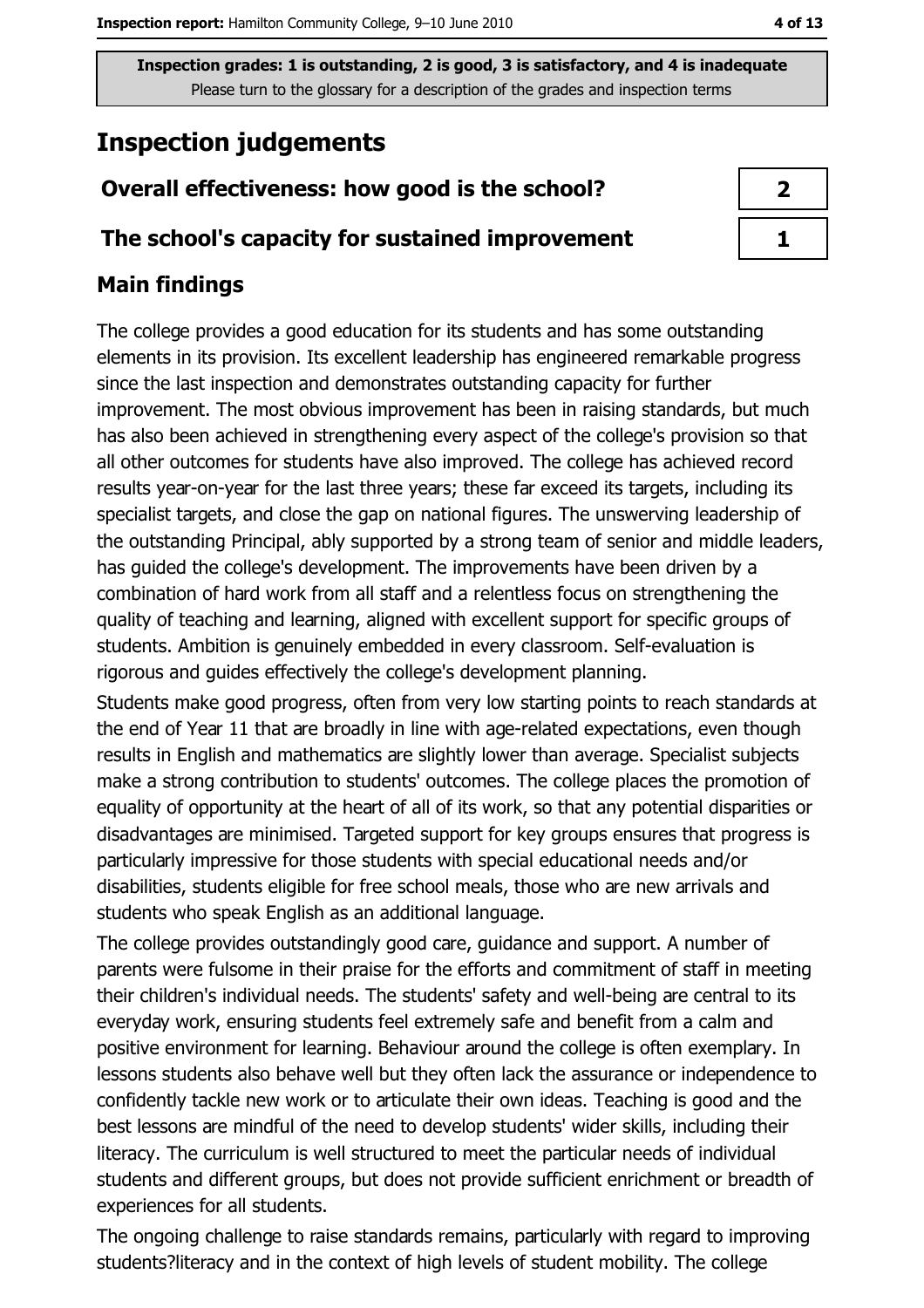recognises that although students are suitably prepared for the next stage of their education, much more needs to be done to secure their high atttainment in mathematics and English and to ensure that they have the personal skills and self-confidence to make the most of opportunities in later life.

#### What does the school need to do to improve further?

- Sustain the drive to raise standards by being more systematic in developing п students' skills in speaking, listening and writing and ensuring that all staff understand their role in modelling literacy.
- Develop the students' wider personal skills so that they are better prepared for the  $\blacksquare$ next stage of their education and later life by:
	- ensuring that teaching fosters students' independence, presentational skills, enterprising attitudes and self-confidence
	- enriching the curriculum to offer broad and memorable experiences for all students.

#### **Outcomes for individuals and groups of pupils**

Attainment on entry is very low, but students make good progress from their starting points to achieve standards that are broadly in line with age-related expectations by the time that they leave school. High levels of mobility undermine the progress that some students are able to make. However, almost all groups, including new arrivals, make accelerated progress because the college is meticulous in identifying their particular needs and tackling potential barriers to good achievement. The college is rightly proud that all students who left the college last year found places in education, training or employment.

The quality of learning in lessons is good. Students settle quickly to their work, sustain their concentration and collaborate well. They occasionally show real independence, when teaching fosters their self-belief, but many students are reticent learners and lack confidence in presenting their ideas. The progress made by students with special educational needs and/or disabilities is particularly good and often outstanding because of the high-quality guidance and support they receive.

Students' wider personal development is particularly good. They feel completely safe and respond positively to all that the college provides and enjoy a wide range of extra-curricular activities. The weekly 'culture club', for example, attracts up to 50 students and more than 50 attend the daily breakfast club. Students understand the importance of a healthy lifestyle and participate well in optional physical activities. Their good behaviour makes a strong contribution to their learning in lessons and reflects their positive social and moral attitudes. Many students willingly contribute to the life of the college and beyond through the work of the student council, the sports leaders, and through local and international charity links.

 $\overline{2}$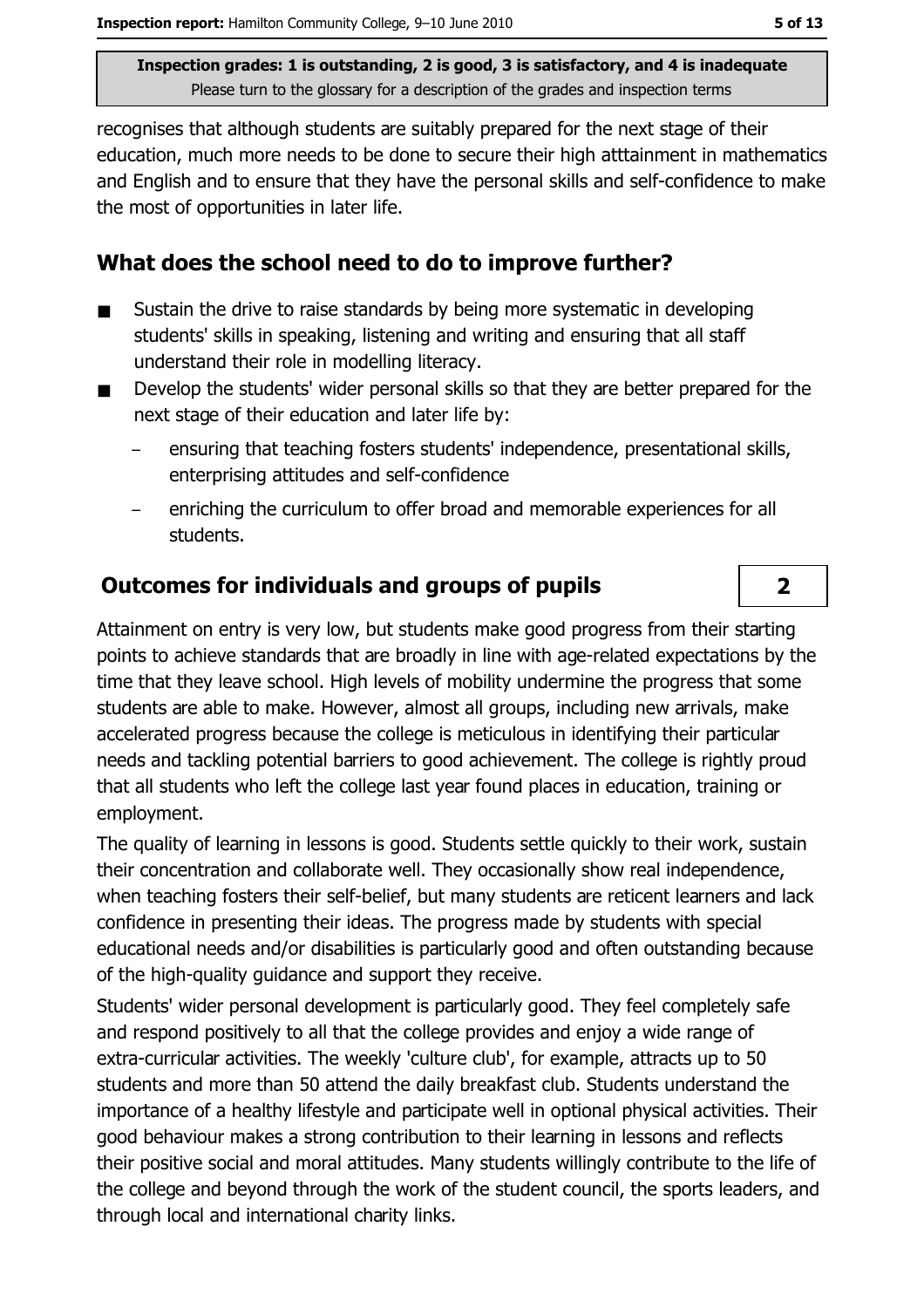These are the grades for pupils' outcomes

| Pupils' achievement and the extent to which they enjoy their learning                                                     |              |
|---------------------------------------------------------------------------------------------------------------------------|--------------|
| Taking into account:<br>Pupils' attainment <sup>1</sup>                                                                   | 3            |
| The quality of pupils' learning and their progress                                                                        | 2            |
| The quality of learning for pupils with special educational needs and/or<br>disabilities and their progress               | 2            |
| The extent to which pupils feel safe                                                                                      | 1            |
| <b>Pupils' behaviour</b>                                                                                                  |              |
| The extent to which pupils adopt healthy lifestyles                                                                       | $\mathbf{2}$ |
| The extent to which pupils contribute to the school and wider community                                                   |              |
| The extent to which pupils develop workplace and other skills that will<br>contribute to their future economic well-being |              |
| Taking into account:<br>Pupils' attendance <sup>1</sup>                                                                   | 3            |
| The extent of pupils' spiritual, moral, social and cultural development                                                   | 2            |

#### How effective is the provision?

Good-quality teaching is securely based on strong relationships, detailed planning and high expectations of how students will behave and what they will achieve. This enables learning to proceed at a brisk pace with little wasted time. Imaginative use is made of resources, including new technology, to spark the students' curiosity and secure their engagement. Rigorous assessment and detailed feedback, including effective marking ensure that students are well aware of their targets, their progress and what they need to do to improve.

The curriculum is suitably organised so that students with different abilities can follow particular 'pathways' that are well matched to their learning needs. Students can opt from an interesting range of courses at Key Stage 4, including an impressive number of vocational qualifications. Some unusual options, such as land management and law, really broaden students' learning as well as providing useful qualifications. Good levels of participation in such courses demonstrate the attraction and value of widening students' experiences.

Care, quidance and support are outstanding because of the detailed attention the

The grades for attainment and attendance are: 1 is high; 2 is above average; 3 is broadly average; and 4 is low.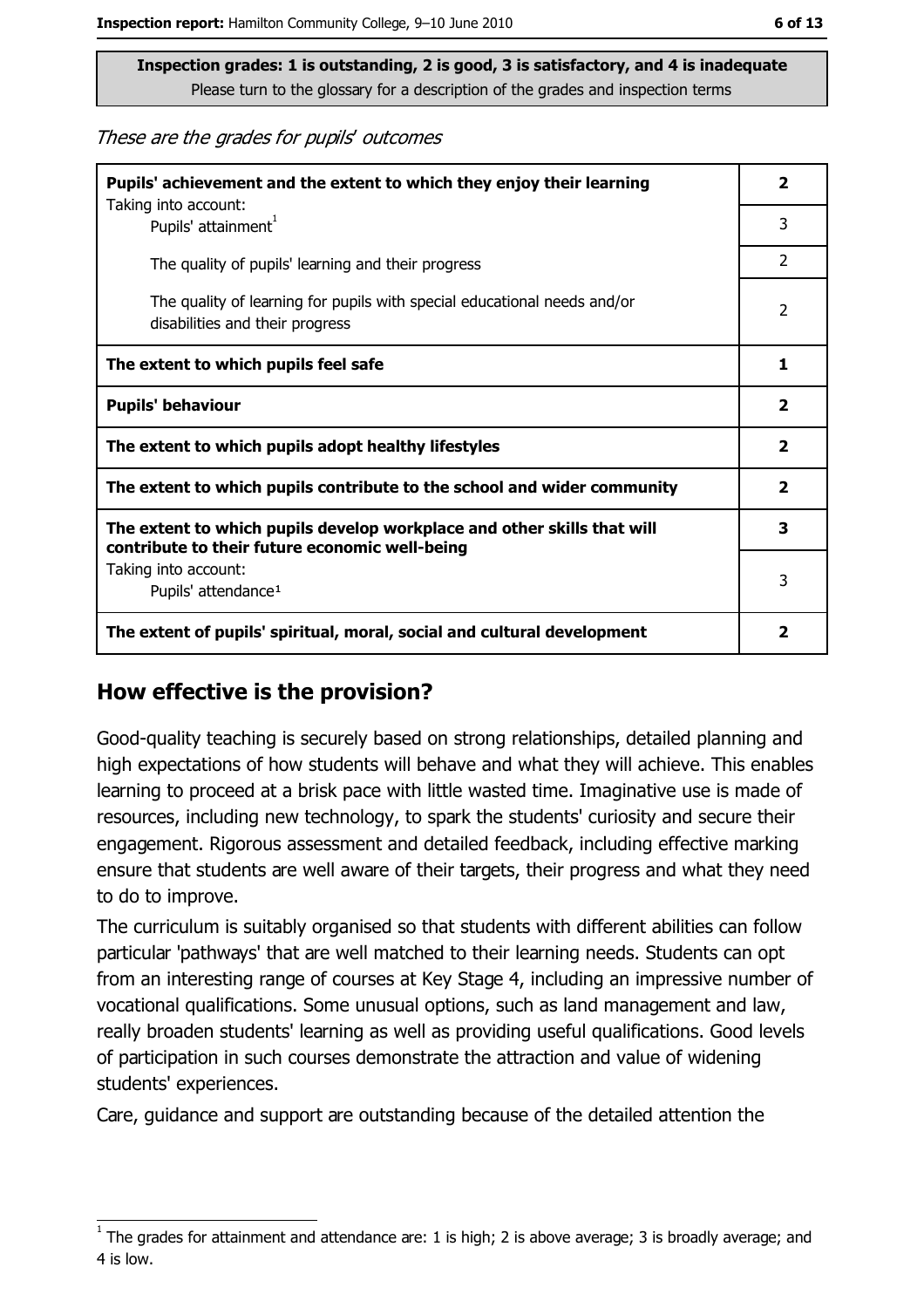college gives to the needs of all individuals, including those with special educational needs and/or disabilities. Staff are always prepared to 'go the extra mile' to ensure that students flourish in a safe and supportive environment. The college's work with its students who find themselves in vulnerable circumstances, to reduce exclusions, improve attendance and reduce persistent absenteeism has been particularly effective. The arrangements for students arriving at the school with little or no English are carefully managed so that they make excellent progress in gaining language skills and in accessing rapidly the main curriculum. Some students only stay for short periods and the college is rigorous in ensuring they maximise the time available.

These are the grades for the quality of provision

| The quality of teaching                                                                                    |  |
|------------------------------------------------------------------------------------------------------------|--|
| Taking into account:<br>The use of assessment to support learning                                          |  |
|                                                                                                            |  |
| The extent to which the curriculum meets pupils' needs, including, where<br>relevant, through partnerships |  |
| The effectiveness of care, guidance and support                                                            |  |

#### How effective are leadership and management?

The college's leadership and management are outstandingly effective because senior leaders are conspicuously ambitious and highly successful in inspiring the school community to embrace ever-higher expectations. Morale is high and belief in the school's success is shared by all staff and governors. High aspiration is underpinned by sharply-focused development planning, rigorous monitoring and robust self-evaluation. The college's significantly improved performance is soundly based on strengthening all aspects of provision, but particularly the quality of classroom teaching. Senior leaders are relentless in securing high-quality teachers and support staff so that support precisely meets the needs of a range of complex needs.

Equality of opportunity and social harmony are at the heart of the college's work. Rigorous monitoring of students' performance constantly shapes the college's interventions and support so that any unevenness between different groups is addressed. Community cohesion is promoted strategically and is embedded in the everyday work of the college. Students of all ages and from different backgrounds mix easily and show respect for one another, and newcomers are made welcome. Procedures for safeguarding students are implemented and reviewed with exceptional rigour. The college makes uses of a wide range of different partnerships to promote students' academic development and personal well-being and has positive relationships with most parents. When students or parents have proved difficult to engage, the college has been determined and successful in seeking different ways to support families so that their children are not disadvantaged in school.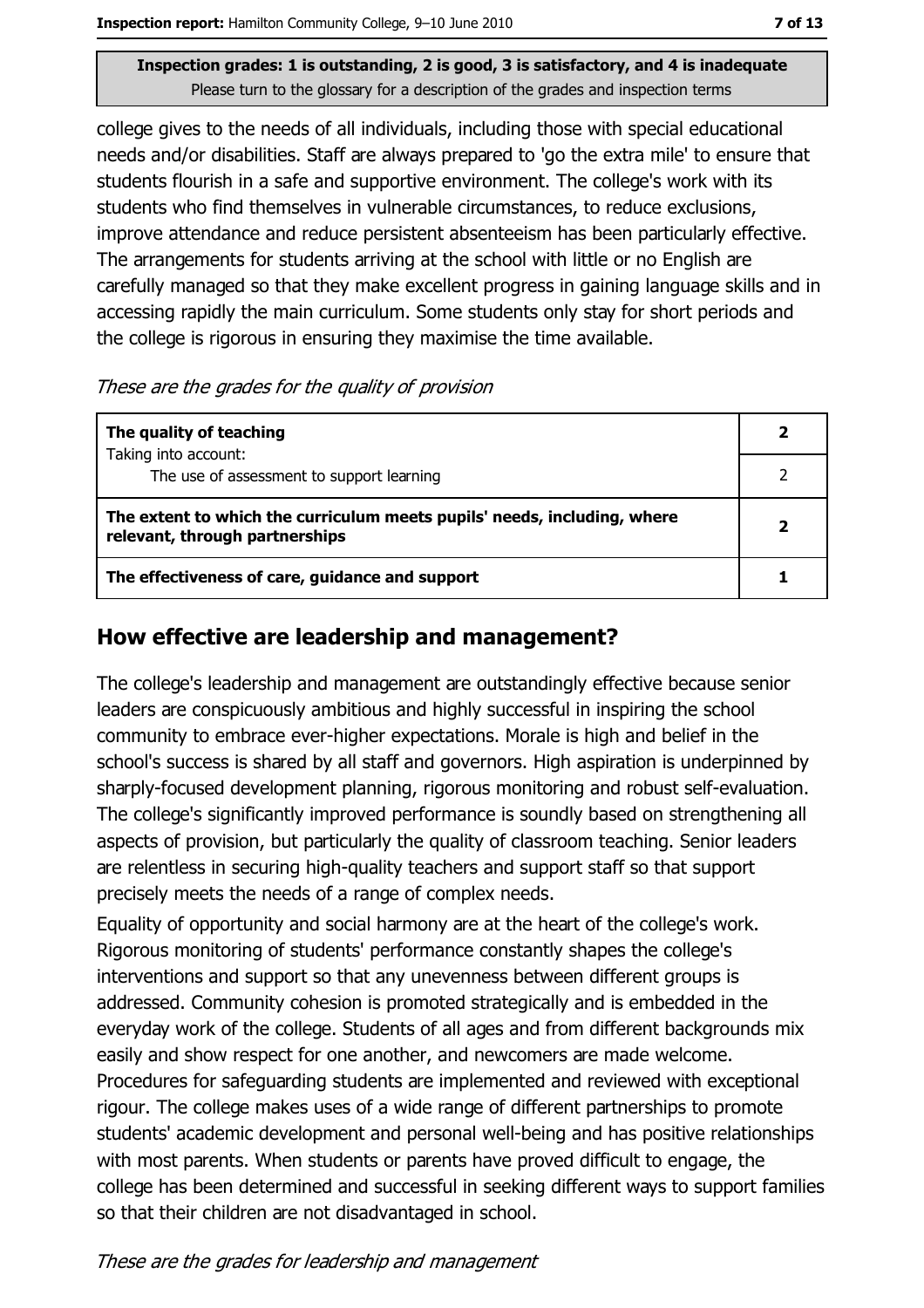| The effectiveness of leadership and management in embedding ambition and<br>driving improvement                                                                     | 1.                      |
|---------------------------------------------------------------------------------------------------------------------------------------------------------------------|-------------------------|
| Taking into account:<br>The leadership and management of teaching and learning                                                                                      |                         |
| The effectiveness of the governing body in challenging and supporting the<br>school so that weaknesses are tackled decisively and statutory responsibilities<br>met | $\overline{\mathbf{2}}$ |
| The effectiveness of the school's engagement with parents and carers                                                                                                | $\overline{\mathbf{2}}$ |
| The effectiveness of partnerships in promoting learning and well-being                                                                                              | $\overline{\mathbf{2}}$ |
| The effectiveness with which the school promotes equality of opportunity and<br>tackles discrimination                                                              |                         |
| The effectiveness of safeguarding procedures                                                                                                                        | 1                       |
| The effectiveness with which the school promotes community cohesion                                                                                                 | $\mathbf{2}$            |
| The effectiveness with which the school deploys resources to achieve<br>value for money                                                                             | 2                       |

#### **Views of parents and carers**

A very large majority of parents and carers who returned the inspection questionnaire agreed with every one of the 13 statements in the survey. Most are happy with their child's experience at the college, and are overwhelmingly positive in agreement that the college keeps students safe, that it meets their individual needs and that it is effectively led and managed. A significant number of parents took time to make additional comments about the time and care that staff dedicated to their children. A very small minority felt that the college does not take account of their suggestions and concerns, and a few cited specific instances when bullying had not been adequately addressed. Inspectors agree with parents' positive views and consider that the college works hard to liaise with parents and to respond appropriately to their concerns. It is clear that the college takes seriously any instances of bullying and deals with them swiftly.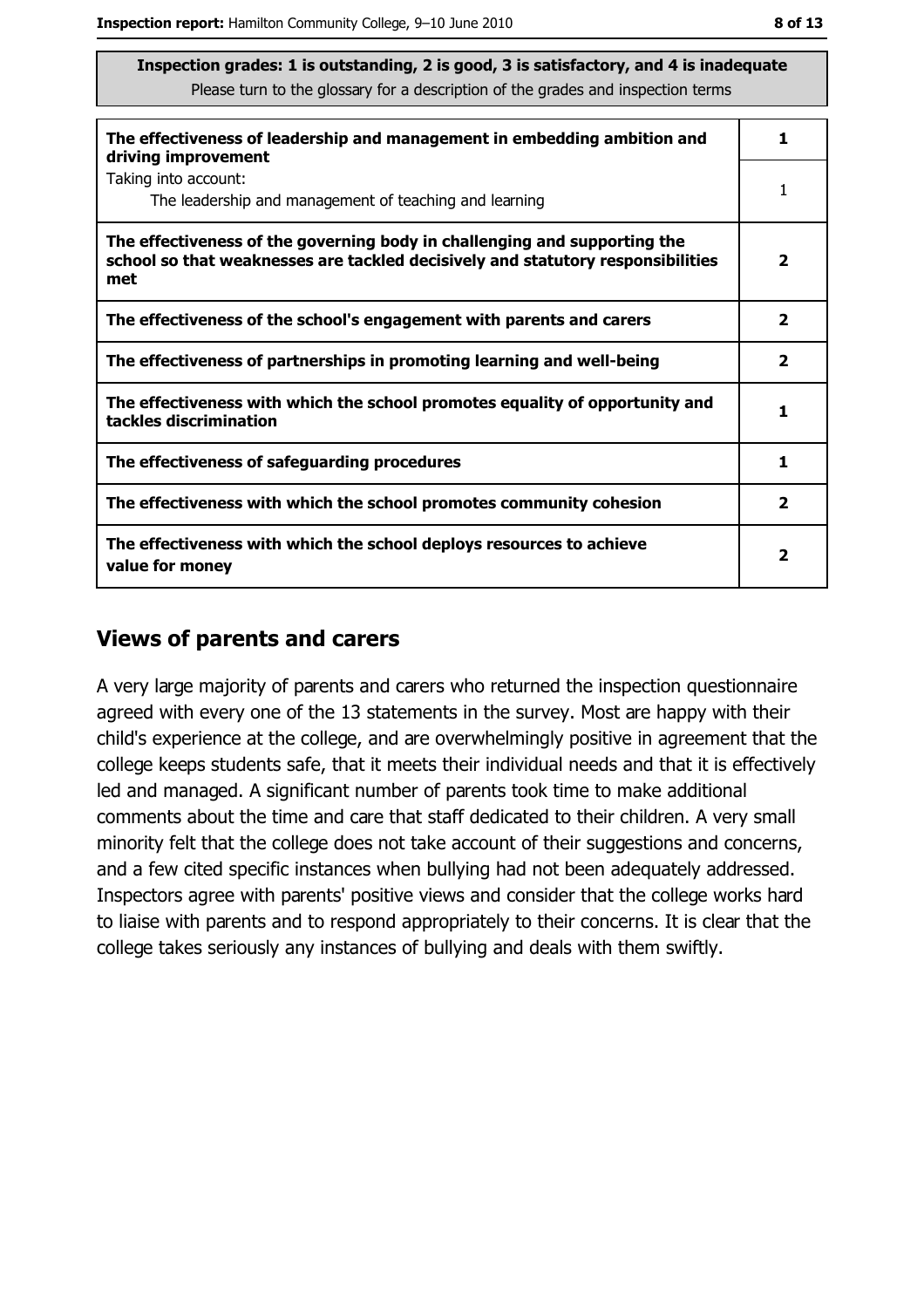#### Responses from parents and carers to Ofsted's questionnaire

Ofsted invited all the registered parents and carers of pupils registered at Hamilton Community College to complete a questionnaire about their views of the school.

In the questionnaire, parents and carers were asked to record how strongly they agreed with 13 statements about the school. The inspection team received 90 completed questionnaires by the end of the on-site inspection. In total, there are 941 pupils registered at the school.

| <b>Statements</b>                                                                                                                                                                                                                                       | <b>Strongly</b><br><b>Agree</b> |               | <b>Agree</b> |               |                | <b>Disagree</b> |                | <b>Strongly</b><br>disagree |  |
|---------------------------------------------------------------------------------------------------------------------------------------------------------------------------------------------------------------------------------------------------------|---------------------------------|---------------|--------------|---------------|----------------|-----------------|----------------|-----------------------------|--|
|                                                                                                                                                                                                                                                         | <b>Total</b>                    | $\frac{0}{0}$ | <b>Total</b> | $\frac{0}{0}$ | <b>Total</b>   | $\frac{0}{0}$   | <b>Total</b>   | $\frac{1}{2}$               |  |
| My child enjoys school                                                                                                                                                                                                                                  | 36                              | 40            | 45           | 50            | 4              | 4               | 3              | 3                           |  |
| The school keeps my child<br>safe                                                                                                                                                                                                                       | 41                              | 46            | 41           | 46            | 6              | 7               | 1              | $\mathbf{1}$                |  |
| The school informs me<br>about my child's progress                                                                                                                                                                                                      | 54                              | 60            | 31           | 34            | 4              | 4               | 0              | 0                           |  |
| My child is making enough<br>progress at this school                                                                                                                                                                                                    | 41                              | 46            | 41           | 46            | 7              | 8               | 1              | $\mathbf{1}$                |  |
| The teaching is good at this<br>school                                                                                                                                                                                                                  | 39                              | 43            | 44           | 49            | $\overline{7}$ | 8               | $\Omega$       | $\mathbf 0$                 |  |
| The school helps me to<br>support my child's learning                                                                                                                                                                                                   | 33                              | 37            | 40           | 44            | 16             | 18              | 0              | 0                           |  |
| The school helps my child to<br>have a healthy lifestyle                                                                                                                                                                                                | 31                              | 34            | 53           | 59            | 5              | 6               | 0              | $\mathbf 0$                 |  |
| The school makes sure that<br>my child is well prepared for<br>the future (for example<br>changing year group,<br>changing school, and for<br>children who are finishing<br>school, entering further or<br>higher education, or<br>entering employment) | 30                              | 33            | 50           | 56            | 6              | $\overline{7}$  | $\mathbf{1}$   | $\mathbf{1}$                |  |
| The school meets my child's<br>particular needs                                                                                                                                                                                                         | 32                              | 36            | 53           | 59            | $\overline{4}$ | 4               | 0              | $\mathbf 0$                 |  |
| The school deals effectively<br>with unacceptable behaviour                                                                                                                                                                                             | 34                              | 38            | 41           | 46            | 11             | 12              | $\overline{2}$ | $\overline{2}$              |  |
| The school takes account of<br>my suggestions and<br>concerns                                                                                                                                                                                           | 30                              | 33            | 42           | 47            | 17             | 19              | 0              | $\bf{0}$                    |  |
| The school is led and<br>managed effectively                                                                                                                                                                                                            | 34                              | 38            | 49           | 54            | 4              | $\overline{4}$  | 0              | $\mathbf 0$                 |  |
| Overall, I am happy with my<br>child's experience at this<br>school                                                                                                                                                                                     | 44                              | 49            | 36           | 40            | 8              | 9               | $\overline{2}$ | $\overline{2}$              |  |

The table above summarises the responses that parents and carers made to each statement. The percentages indicate the proportion of parents and carers giving that response out of the total number of completed questionnaires. Where one or more parents and carers chose not to answer a particular question, the percentages will not add up to 100%.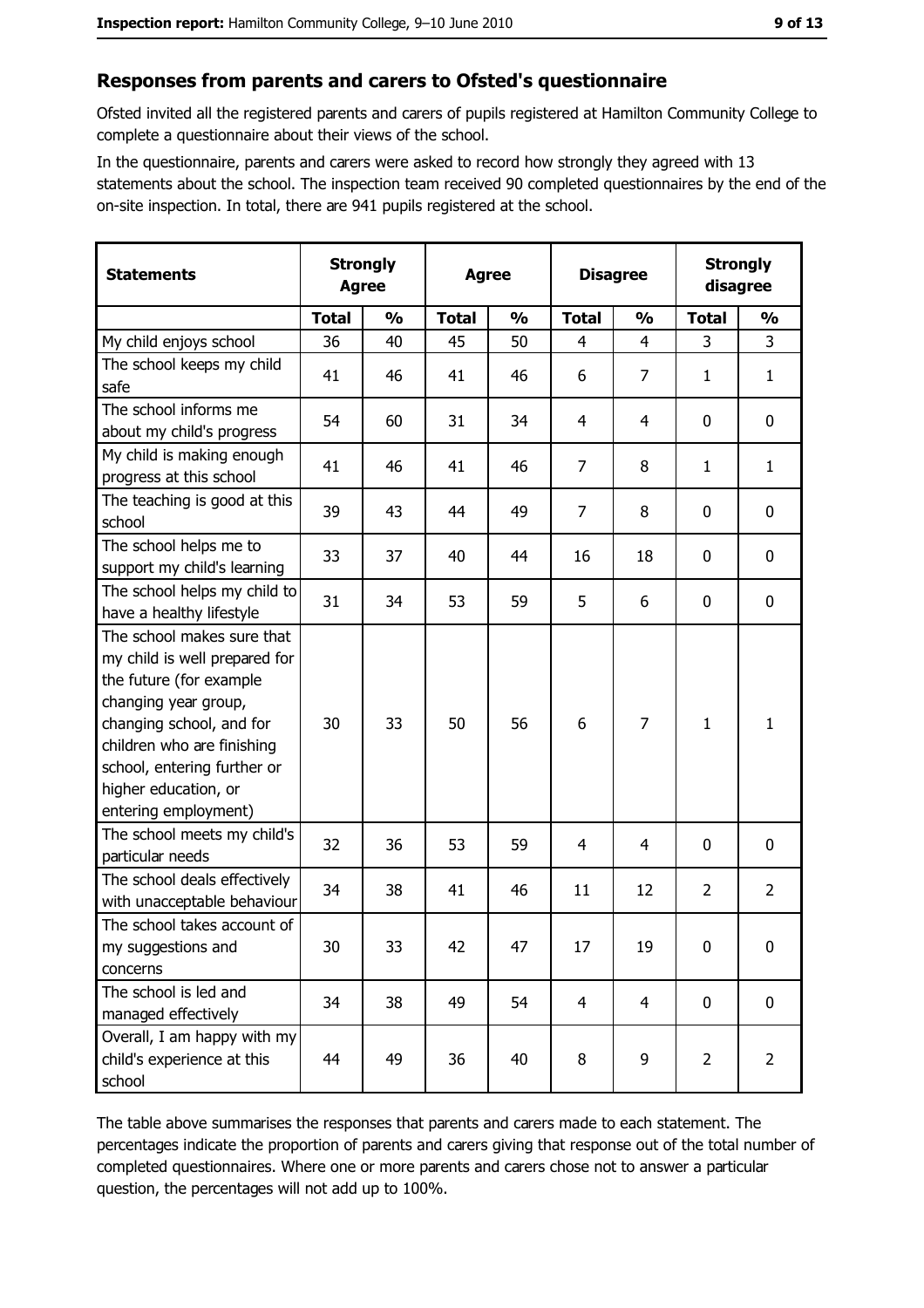## Glossary

| Grade   | <b>Judgement</b> | <b>Description</b>                                                                                                                                                                                                               |
|---------|------------------|----------------------------------------------------------------------------------------------------------------------------------------------------------------------------------------------------------------------------------|
| Grade 1 | Outstanding      | These features are highly effective. An oustanding<br>school provides exceptionally well for its pupils' needs.                                                                                                                  |
| Grade 2 | Good             | These are very positive features of a school. A school<br>that is good is serving its pupils well.                                                                                                                               |
| Grade 3 | Satisfactory     | These features are of reasonable quality. A satisfactory<br>school is providing adequately for its pupils.                                                                                                                       |
| Grade 4 | Inadequate       | These features are not of an acceptable standard. An<br>inadequate school needs to make significant<br>improvement in order to meet the needs of its pupils.<br>Ofsted inspectors will make further visits until it<br>improves. |

## What inspection judgements mean

#### **Overall effectiveness of schools**

|                       | Overall effectiveness judgement (percentage of<br>schools) |      |                     |                   |
|-----------------------|------------------------------------------------------------|------|---------------------|-------------------|
| <b>Type of school</b> | <b>Outstanding</b>                                         | Good | <b>Satisfactory</b> | <b>Inadequate</b> |
| Nursery schools       | 51                                                         | 45   | 0                   | 4                 |
| Primary schools       | 6                                                          | 41   | 42                  | 10                |
| Secondary schools     | 8                                                          | 34   | 44                  | 14                |
| Sixth forms           | 10                                                         | 37   | 50                  | 3                 |
| Special schools       | 32                                                         | 38   | 25                  | 5                 |
| Pupil referral units  | 12                                                         | 43   | 31                  | 14                |
| All schools           | 9                                                          | 40   | 40                  | 10                |

New school inspection arrangements were introduced on 1 September 2009. This means that inspectors now make some additional judgements that were not made previously.

The data in the table above is for the period 1 September to 31 December 2009 and is the most recently published data available (see www.ofsted.gov.uk). Please note that the sample of schools inspected during the autumn term 2009 was not representative of all schools nationally, as weaker schools are inspected more frequently than good or outstanding schools.

Percentages are rounded and do not always add exactly to 100. Secondary school figures include those that have sixth forms, and sixth form figures include only the data specifically for sixth form inspection judgements.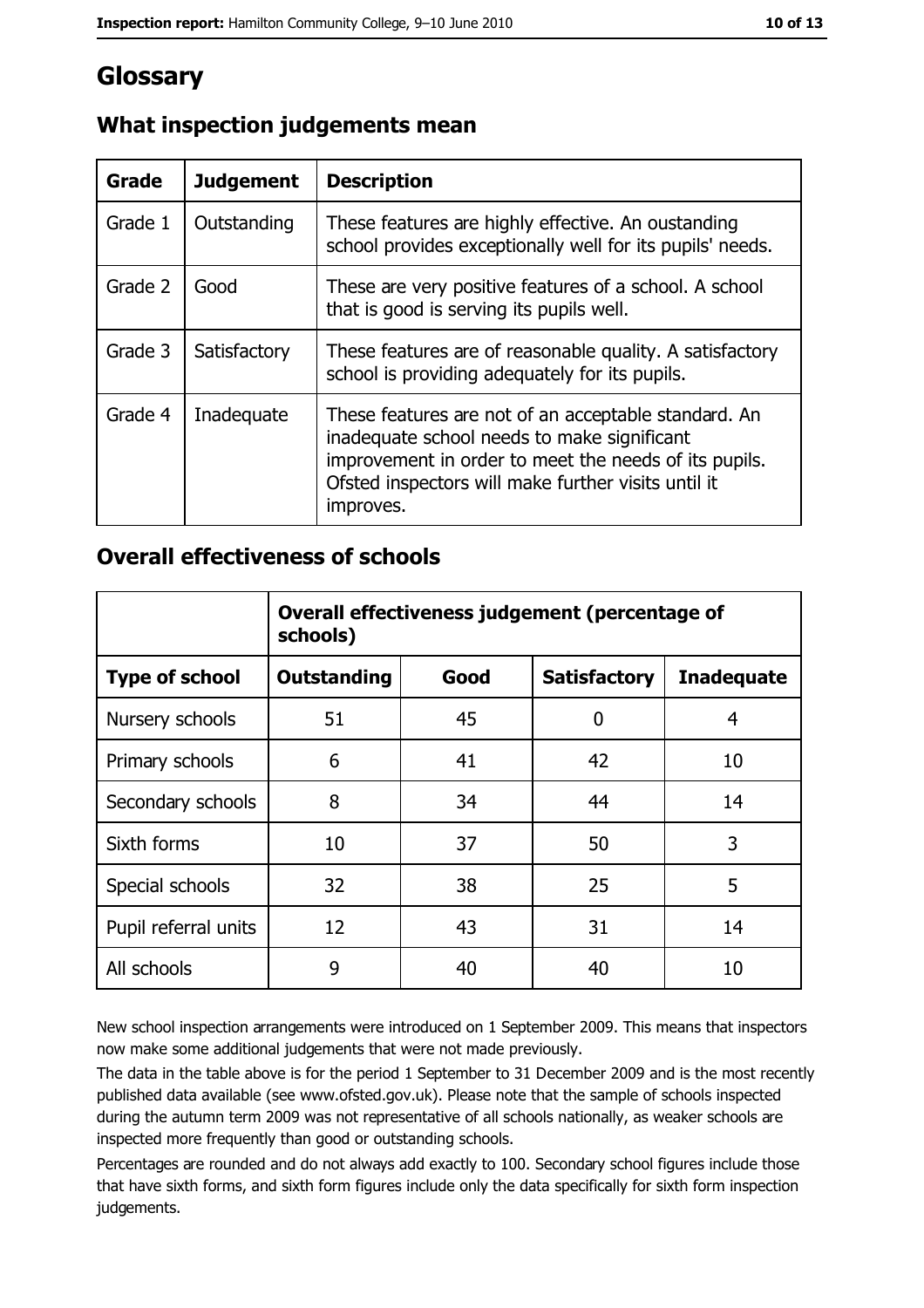# **Common terminology used by inspectors**

| Achievement:                  | the progress and success of a pupil in<br>their learning, development or training.                                                                                                                                                                                                                           |
|-------------------------------|--------------------------------------------------------------------------------------------------------------------------------------------------------------------------------------------------------------------------------------------------------------------------------------------------------------|
| Attainment:                   | the standard of the pupils' work shown by<br>test and examination results and in<br>lessons.                                                                                                                                                                                                                 |
| Capacity to improve:          | the proven ability of the school to<br>continue improving. Inspectors base this<br>judgement on what the school has<br>accomplished so far and on the quality of<br>its systems to maintain improvement.                                                                                                     |
| Leadership and management:    | the contribution of all the staff with<br>responsibilities, not just the headteacher,<br>to identifying priorities, directing and<br>motivating staff and running the school.                                                                                                                                |
| Learning:                     | how well pupils acquire knowledge,<br>develop their understanding, learn and<br>practise skills and are developing their<br>competence as learners.                                                                                                                                                          |
| <b>Overall effectiveness:</b> | inspectors form a judgement on a school's<br>overall effectiveness based on the findings<br>from their inspection of the school. The<br>following judgements, in particular,<br>influence what the overall effectiveness<br>judgement will be.                                                               |
|                               | The school's capacity for sustained<br>improvement.<br>Outcomes for individuals and groups<br>of pupils.<br>The quality of teaching.<br>The extent to which the curriculum<br>meets pupil's needs, including where<br>relevant, through partnerships.<br>The effectiveness of care, guidance<br>and support. |
| Progress:                     | the rate at which pupils are learning in<br>lessons and over longer periods of time. It<br>is often measured by comparing the<br>pupils' attainment at the end of a key<br>stage with their attainment when they<br>started.                                                                                 |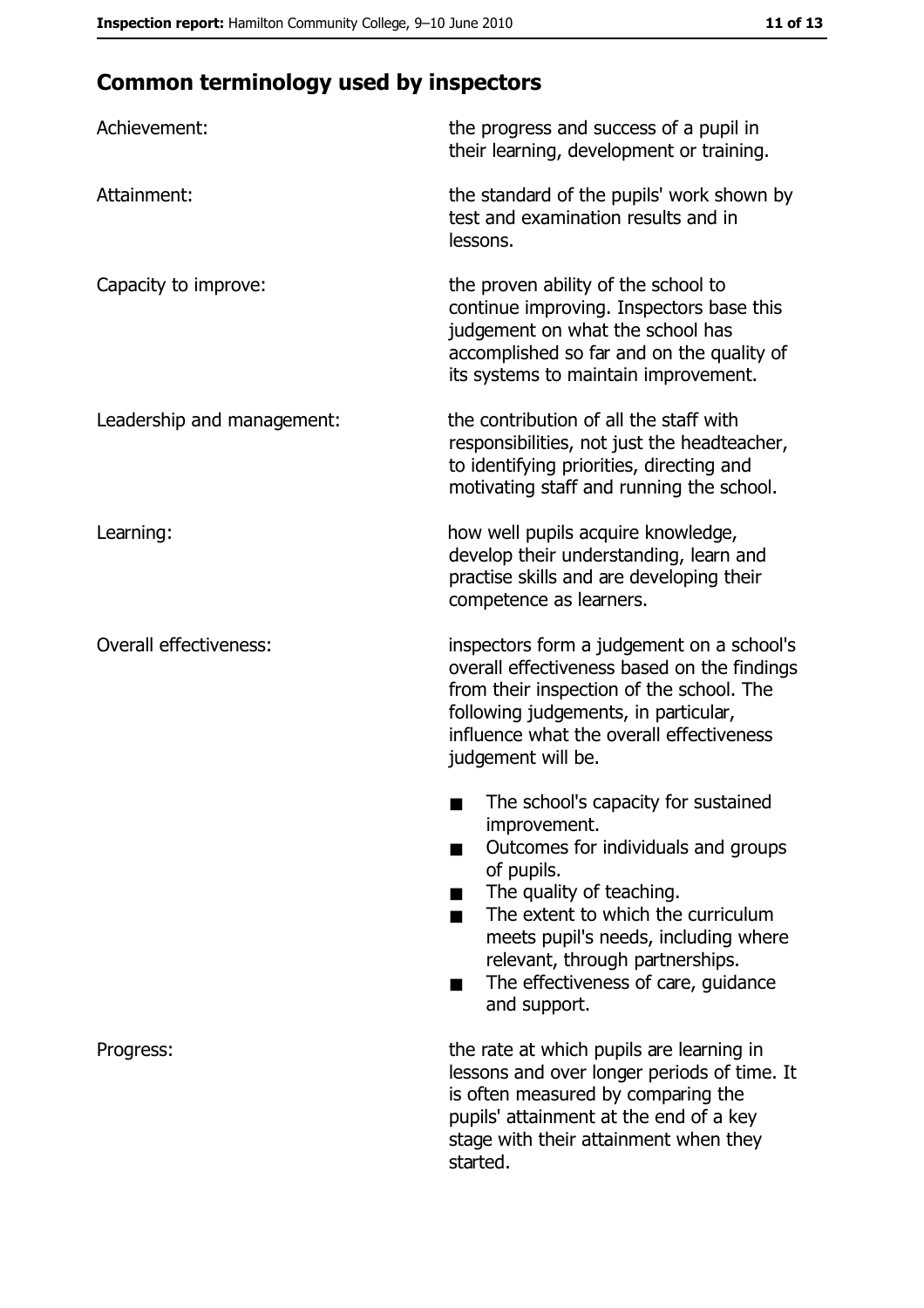This letter is provided for the school, parents and carers to share with their children. It describes Ofsted's main findings from the inspection of their school.



11 June 2010

Dear Students

## Inspection of Hamilton Community College, Leicester, LE5 1RT

Thank you for making such a positive contribution to our recent inspection. We appreciated the time that you took to speak to us and were impressed by your good behaviour and your courtesy towards us as visitors. Your views, alongside the survey responses from your parents, were helpful in confirming our first-hand observations and the college's self-evaluation. We were particularly impressed by:

- the remarkable improvement in standards since the last inspection  $\blacksquare$
- the college's outstanding care, guidance and support, including its excellent  $\blacksquare$ safeguarding procedures
- the strength of the college's leadership and its capacity to sustain improvement and  $\blacksquare$ achieve even better outcomes.

It is obvious that, apart from looking after you exceptionally well, the college is very ambitious for all of you. Senior leaders are well aware of the college's strengths and future priorities. We agree that, apart from continuing its good work, the college needs to keep striving for better results and to give you the best possible preparation for 'life after Hamilton Community College'. The main priorities are:

- to see that you achieve the highest possible standards, so that you are properly  $\blacksquare$ equipped for the next stage of your education
- to ensure that you develop the self-confidence, enterprise and independence that  $\blacksquare$ will enable you to be highly successful in later life.

You obviously have a key role to play because you must have the highest expectations of what you can achieve and must also be prepared to take responsibility for your own learning and development. Apart from good attendance, this means participating fully in all that the college offers, taking responsibility for your own welfare and working hard. We wish you all every success in the future.

Yours sincerely Paul Brooker

Her Majesty's Inspector